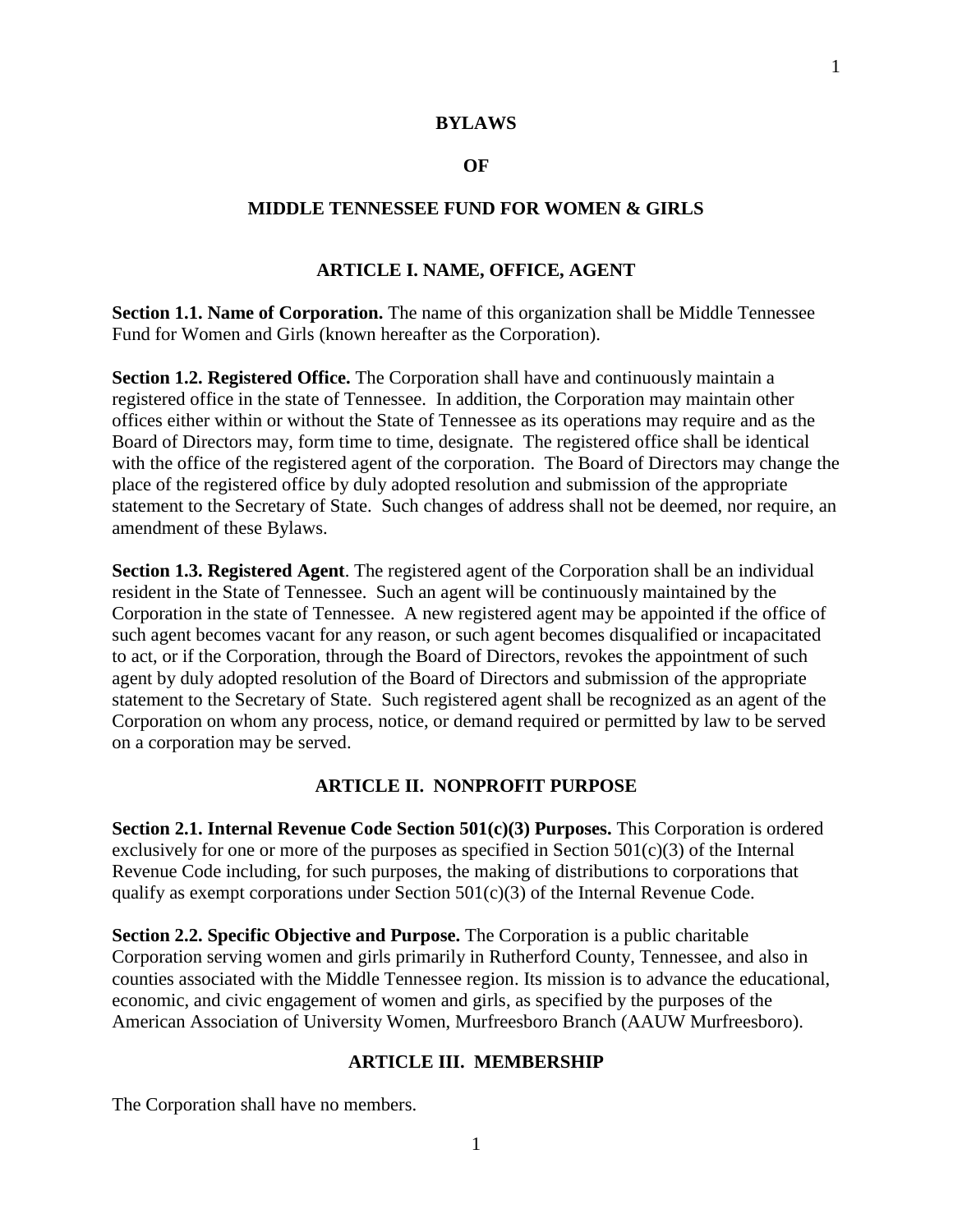### **ARTICLE IV. BOARD OF DIRECTORS**

**Section 4.1. Number, Term, and Election.** A governing board of directors elected by an affirmative vote of a majority of members of the AAUW Murfreesboro Branch Board shall oversee the Corporation. The Board of Directors will be made up of four voting board members and one nonvoting *ex-officio* member representing AAUW Murfreesboro. A Director may succeed herself or himself in office, and there shall be no limit to the number of consecutive terms a Director may serve. Directors shall serve a term of two (2) years. Each Director, including a Director to fill a vacancy, shall hold office until the expiration of the term for which elected and until a successor has been elected and qualified.

**Section 4.2.** *Ex Officio* **(Non-Voting Members).** *Ex Officio* members shall include the current President of AAUW Murfreesboro Branch, and may include others from time to time, such as project directors, at the discretion of the Corporation Board. *Ex Officio* members shall serve in an advisory capacity and shall not have voting rights.

**Section 4.3. General Powers.** Subject to the provisions of the laws of this state and any limitations in the Articles of Incorporation and these Bylaws, the activities, affairs and property of this Corporation shall be managed, directed and controlled, and its powers exercised by, and vested in, the board. The board shall have the general power to administer the affairs of the Organization, including but not limited to establishing policies and procedures to control financial records.

**Section 4.4**. **Qualifications.** Board members shall be the age of majority in the State of Tennessee. No board member may be a "Disqualified Person." A Disqualified Person is defined as a person who contributes an aggregate of more than \$5,000 to the corporation and these contributions are more than two (2) percent of all the contributions and bequests received by the Corporation from the date it was created up to the end of the year the contributions by the Disqualified Person were received.

**Section 4.5. Duties.** It shall be the duty of the Directors to:

- (a) Perform any and all duties imposed on them collectively or individually by law, by the Articles of Incorporation, or by the Bylaws;
- (b) Appoint and remove, employ and discharge, and except as otherwise provided in these Bylaws, prescribe the duties and fix the compensation, if any, of all officers, agents and employees of the Corporation;
- (c) Supervise all officers, agents and employees of the Corporation to assure that their duties are performed properly;
- (d) Meet at such times and places as required by these Bylaws;
- (e) Register their addresses with the Secretary of the Corporation, and notices of meetings mailed, emailed or faxed to them at such addresses shall be valid notices thereof.

**Section 4.6. Voting.** Except for *Ex Officio* members and co-officers, each board member will have one vote.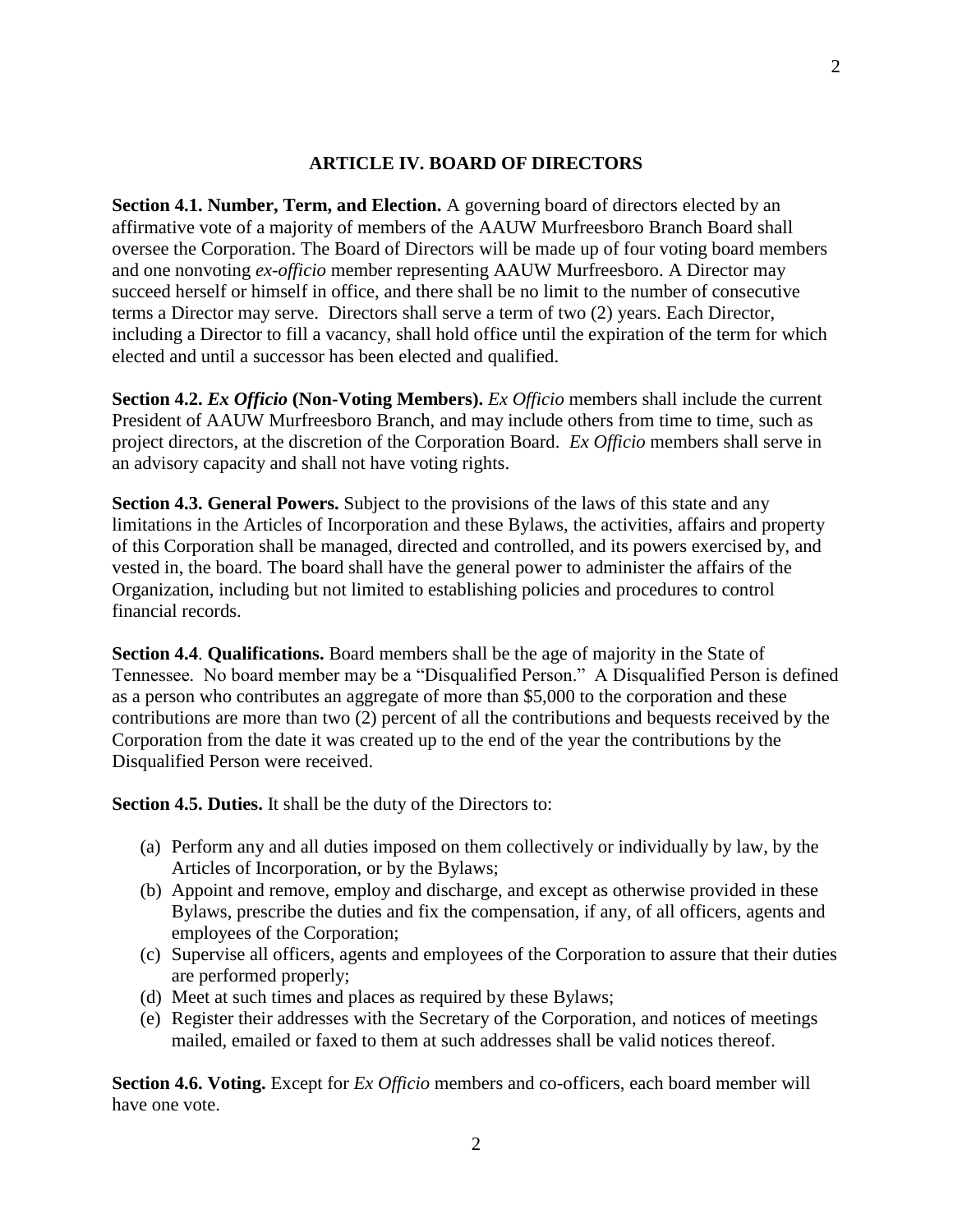**Section 4.7. Quorum.** The quorum of the board shall be a majority of its voting members.

**Section 4.8**. **Compensation.** Board members will serve without compensation.

**Section 4.9. Non-Liability of Directors.** Board members shall not be personally liable for the debts, liabilities or other obligations of the Corporation.

**Section 4.10. Insurance for Corporate Agents.** Except as may be otherwise provided under provisions of law, the Board of Directors may adopt a resolution authorizing the purchase and maintenance of insurance on behalf of any agent of the Corporation including a Director, officer, employee or other agent of the Corporation against liabilities asserted against or incurred by the agent in such capacity or arising out of the agent's status as such, whether or not the Corporation would have the power to indemnify the agent against such liability under the Articles of Incorporation, these Bylaws or provisions of law

**Section 4.12. Vacancies.** Vacancies on the Board shall be filled by an affirmative vote of a majority of the members of the AAUW Murfreesboro Board then in office. A person elected by AAUW Board to fill a vacancy on the Board shall hold office for the term for which elected or for the balance of the unexpired term of the predecessor in office.

### **ARTICLE V. MEETINGS**

**Section 5.1.Regular Meetings.** The Board of Directors shall meet quarterly, beginning in July of each year, unless the board determines that there is not sufficient business to address.

**Section 5.2. Annual Meeting.** The Annual Meeting of the Board of Directors shall be held each year to review operations during the immediately preceding year, elect officers and transact such other business as may be properly brought before the meeting. The Board of Directors shall, by resolutions, set the time and place for the Annual Meeting. The Board of Directors may provide, by resolution, the time and place for the holding of additional regular meetings of the Board without other notice than such resolution.

**Section 5.3. Special Meetings.** Special meetings of the Board of Directors for any purpose may be called at any time by the President of the Board, by any two Directors, or, if different, by the persons specifically authorized under the laws of this state to call special meetings of the Board. Any such request shall state the time and place of the proposed meeting and it shall be the duty of the person making the request to issue the call for such meeting.

**Section 5.4. Notice of Meetings.** Unless otherwise provided by the Articles of Incorporation, these Bylaws, or provisions of law, the following provisions shall govern the giving of notice for meetings of the Board of Directors:

(a) Regular Meetings. No notice need be given of any regular meeting of the Board of Directors.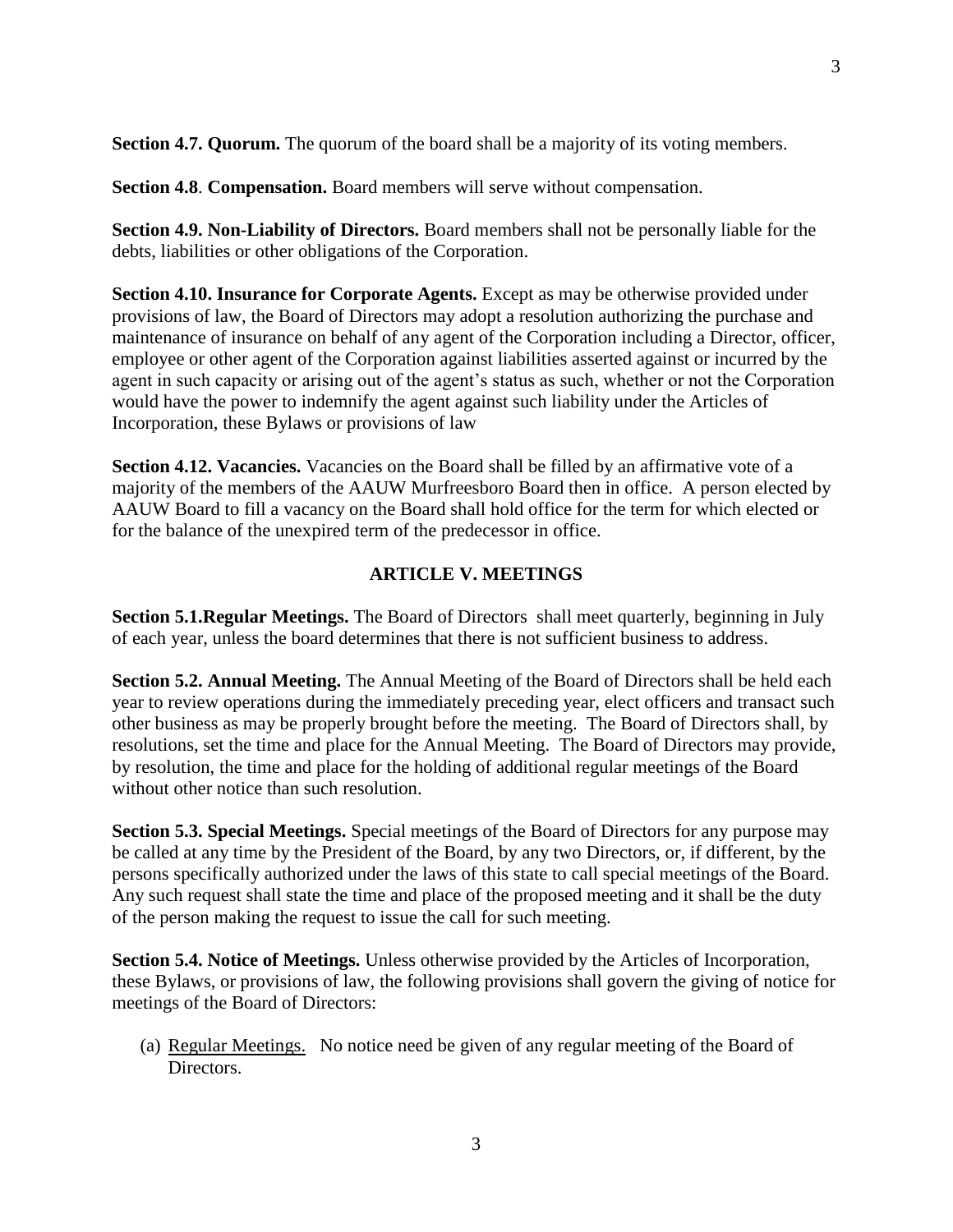- (b) Special Meetings. At least one week prior notice shall be given by the President of the Corporation to each Director of each special meeting of the Board. Such notice may be oral or written, may be given personally, by first class mail, by telephone, by email, or by facsimile machine, and shall state the place, date and time of the meeting and the matters proposed to be acted upon at the meeting.
- (c) Waiver of Notice. Whenever any notice of a meeting is required to be given to any Director of this Corporation under provisions of the Articles of Incorporation, these Bylaws, or the law of this state, a waiver of notice in writing signed by the Directors whether before or after the time of the meeting, shall be equivalent to the giving of such notice. Attendance of a Director at any meeting shall constitute a waiver of notice of such meeting except where the Director attends the meeting for the express purpose of objecting to the transaction of any business because the meeting is not lawfully called or convened. Neither the business to be transacted at, nor the purpose of, any special meeting of the Board of Directors need be specified in the notice or waiver of notice of such meeting.

**Section 5.5. Electronic Meetings.** In the interim between meetings of the board, a written, conference call or electronic vote may be taken at the request of the president on any question submitted to all members of the board in writing or by the previously mentioned means. Voting shall close twenty-one days after the question has been submitted. If a majority shall vote on a question sent to the members of the board, the vote shall be counted and shall have the same effect as if cast at a meeting of the board. The board shall be immediately notified of the result.

**Section 5.6. Quorum.** At all meetings of the Board of Directors, a majority of the members shall be necessary to constitute a quorum for the transaction of business, provided that if less than a majority of the Directors are present at said meeting, a majority of the Directors present may adjourn the meeting to another time without further notice. The acts of a majority of the Board of Directors present at any meeting at which a quorum is present shall be the acts of the Board of Directors, except as may otherwise be specifically provided by statute, by these Bylaws or by the Articles of Incorporation.

# **ARTICLE VI. BOARD OFFICERS**

**Section 6.1. Designation of Officers.** The elected officers shall be board president, vice president of programs, vice president of scholarships, and financial officer. These officers shall constitute the executive committee. Each position may be filled by co-officers.

**Section 6.2. Election and Term of Office.** Officers shall be elected for a term of two years each by an affirmative vote of a majority of the Board of Directors of this Corporation, and each officer shall hold office until she or he resigns or is removed or is otherwise disqualified to serve, or until her or his successor shall be elected and qualified, whichever occurs first. Elections are held at the Annual Meeting.

**Section 6.3. Qualifications.** Only members of AAUW Murfreesboro may be elected officers of the board.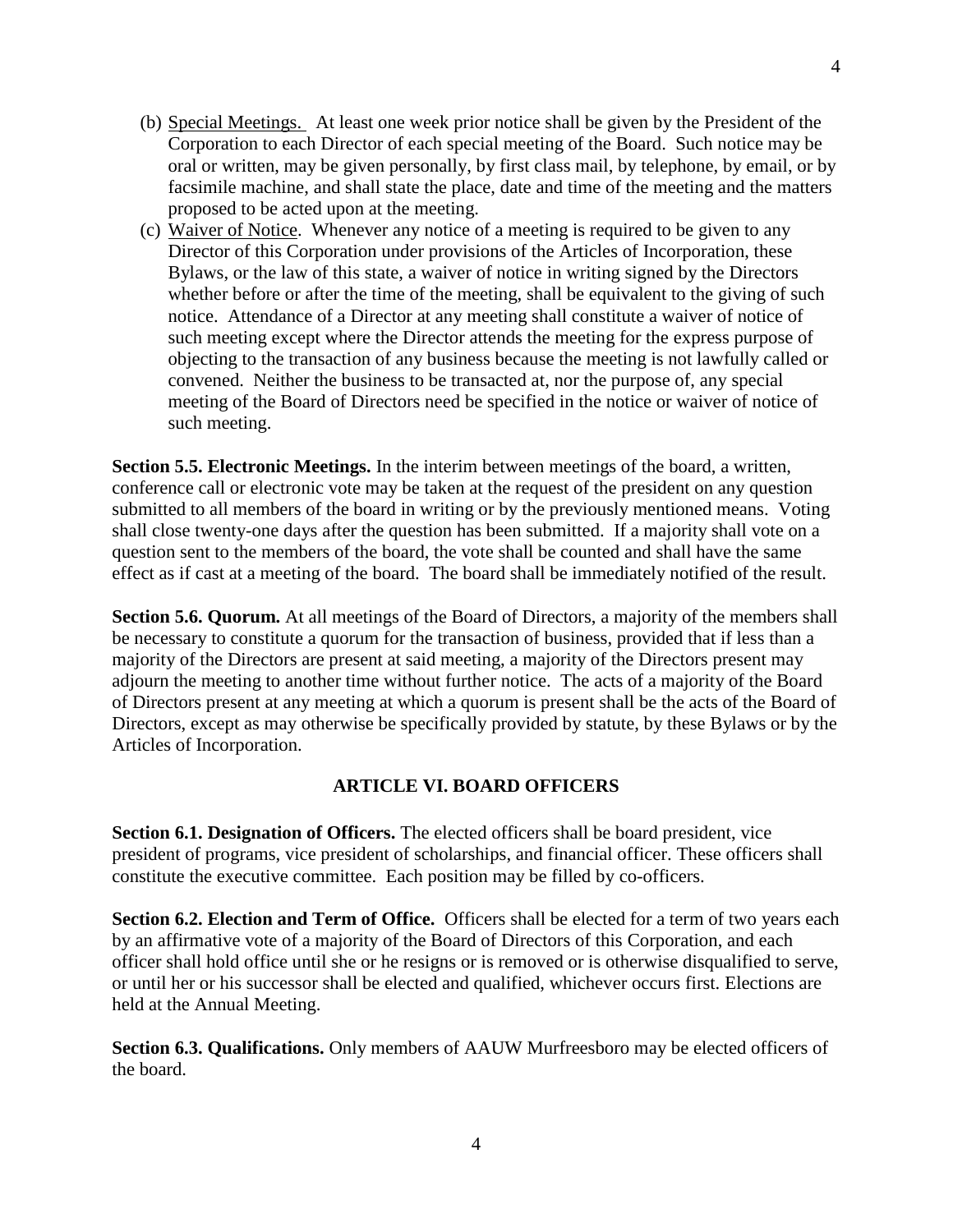**Section 6.4. Appointed Officers.** The appointed officers shall be a recorder of minutes, communications officer, and additional officers as needed to oversee the work of the Corporation. The president shall select the appointed officers and the Executive Committee shall confirm their appointments.

**Section 6.5. Vacancies.** A vacancy in office shall be filled for the unexpired term by the board.

# **ARTICLE VII. DUTIES OF OFFICERS**

**Section 7.1. General Duties.** Officers shall perform the duties prescribed by these bylaws and by the most recent edition of *Robert's Rules of Order*.

**Section 7.2. President.** The President shall be the Chief Executive Officer of the Corporation and shall, subject to the control of the Board of Directors, supervise and control the affairs of the Corporation and the activities of the officers. She or he shall perform all duties incident to her or his office and such other duties as my be required by law, by the Articles of Incorporation, or by these Bylaws, or which may be prescribed from time to time by the Board of Directors. Unless another person is specifically appointed Chairperson of the Board of Directors, the President shall preside at all meetings of the Board of Directors. Except as otherwise provided by law, by the Articles of Incorporation, or by the Bylaws, she or he shall, in the name of the Corporation, execute such deeds, mortgages, bonds, contracts, checks, or other instruments which may from time to time be authorized by the Board of Directors.

**Section 7.3. Vice President of Programs.** The Vice President of Programs shall perform such duties as may be requested by the president and the board and shall attend all of the Corporation's board and executive committee meetings. In the absence of the president, the vice president of programs shall act as presiding officer.

**Section 7.4. Vice President of Scholarships.** The Vice President of Scholarships shall direct the scholarship award process for the Ruth M. Houston Memorial Undergraduate Scholarship and the Butler-Fouts Graduate Memorial Scholarship.

**Section 7.5. Financial Officer.** The Financial Officer shall

- (a) Have charge and custody of and be responsible for all funds and securities of the Corporation in such banks, trust companies and other depositories as shall be selected by the Board of Directors.
- (b) Receive and give receipt for monies due and payable to the Corporation from any source whatsoever.
- (c) Disburse or cause to be disbursed the funds of the Organization as may be directed by the Board of Directors taking proper vouchers for such disbursements.
- (d) Keep and maintain adequate and correct accounts of the Corporation's properties and business transactions, including accounts of its assets, liabilities, receipts, disbursements, gains and losses.
- (e) Exhibit at all reasonable times the books of account and financial records to any Director of the Corporation or to her or his agent or attorney on request therefore.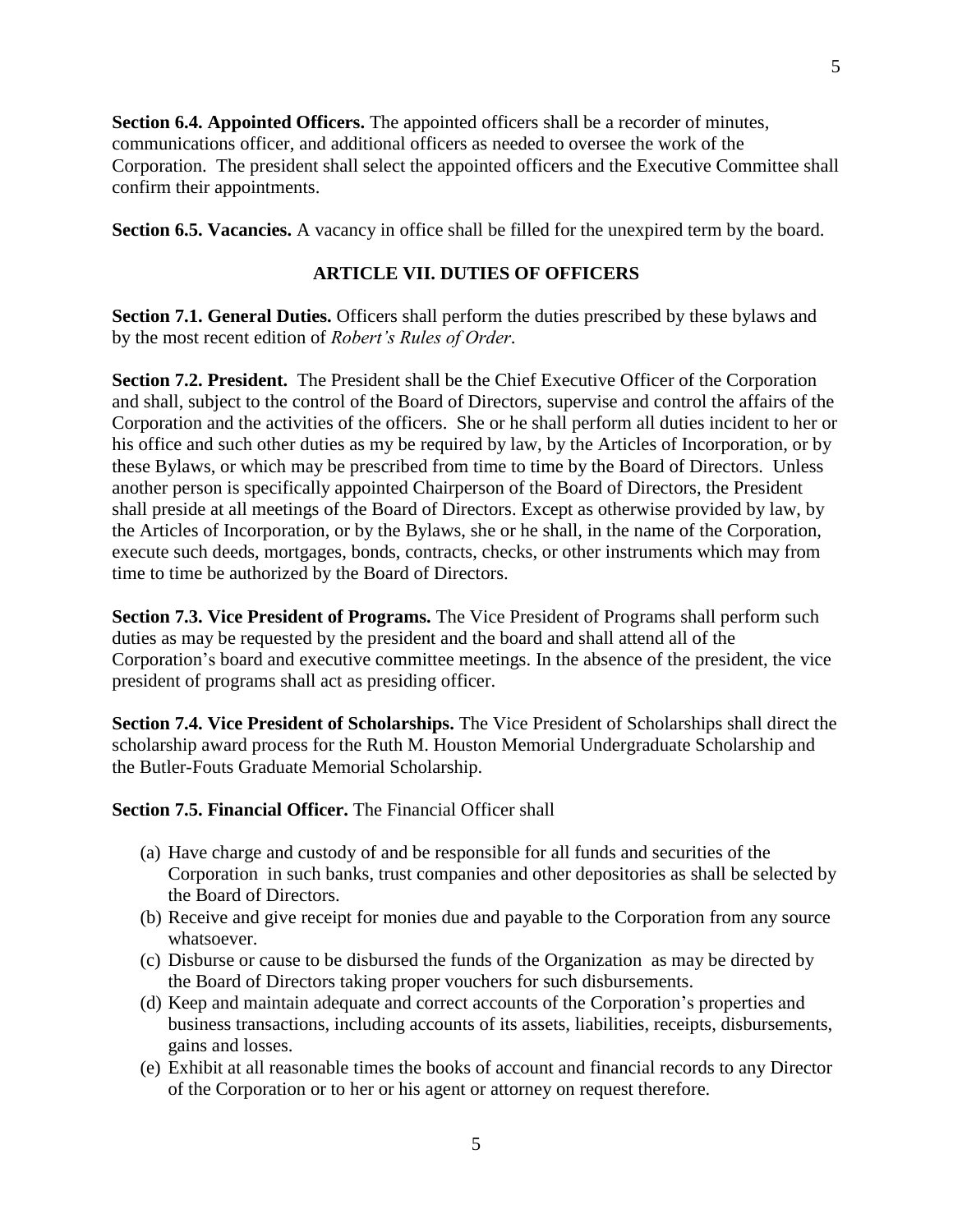- (f) Render to the President and Directors, whenever requested, an account of any or all of her or his transactions as Treasurer and of the financial condition of the Corporation.
- (g) Prepare and certify the financial statements to be included in any required reports.
- (h) In general, perform all duties incident to the office of Treasurer and such other duties as may be required by law, by the Articles of Incorporation or the Corporation, or by these Bylaws or which may be assigned to her or him from time to time by the Board of Directors.

### **Section 7.6. Duties of Appointed Officers**:

- (a) The Recorder of Minutes, who shall be appointed by the president at each board meeting, shall keep minutes of the meeting and submit written minutes to the president two weeks after the meeting.
- (b) The Communications Officer shall oversee the external and internal communications of the Corporation and includes oversight of the website and list serve.

#### **ARTICLE VIII. INDEMNIFICATION**

Any person made or threatened to be made a party to any action, suit or proceeding by reason of the fact that she or he is or was a Director or Officer of the Corporation is indemnified against any and all liability and the reasonable expenses, including attorneys' fees and disbursements, incurred by her or him in connection with the defense or settlement of such action, suit or proceeding, or in connection with any appearance therein, except in relation to matters as to which it shall be adjudged in such action, suit or proceeding that such Director or Officer is liable for negligence or misconduct in the performance of her or his duties. Such right of indemnification shall not be deemed exclusive of any other rights to which such Director or Officer may be entitled apart from this provision. In no event shall the Corporation make any payment contemplated hereby if such payment would constitute a taxable expenditure under Section 4945 of the Internal Revenue Code.

#### **ARTICLE IX. COMMITTEES**

**Section 9.1. Creation of Committees.** The Board of Directors, by resolution adopted by a majority of the Directors in office, may create one or more committees and delegate to such committees specified and prescribed authority of the Board of Directors to exercise the management of the Corporation; but the designation of such committees and the delegation of authority shall not operate to relieve the Board of Directors, or any individual Director, of any responsibility imposed upon it. Action of the committees shall be ratified by the Board to the extent possible in its next regular or special meeting. Each committee shall keep regular minutes of its proceedings and report the same to the Board at any regular meeting of the Board.

**Section 9.2. Committee Meetings and Actions.** Meetings and action of each committee shall be governed by, noticed, held and taken in accordance with the provisions of these Bylaws concerning meetings of the Board of Directors with such changes in the context of such Bylaw provisions as are necessary to substitute the committee and its members for the Board of Directors and its members except that the time for regular and special meetings of committees may be fixed by resolution of the Board of Directors or by the committee. The Board of

6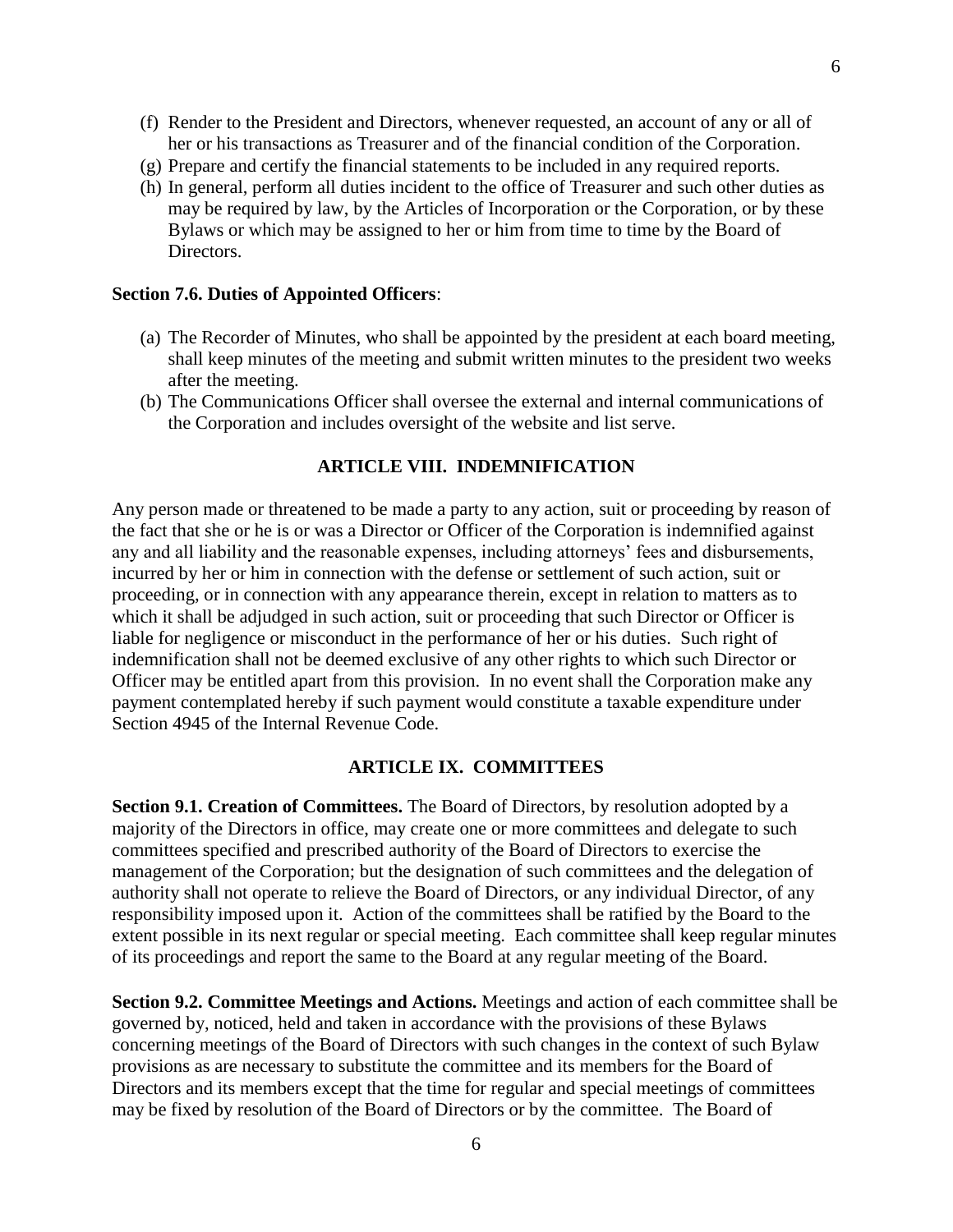Directors may also adopt rules and regulations pertaining to the conduct of meetings of committees to the extent that such rules and regulations are not inconsistent with the provisions of these Bylaws.

### **ARTICLE X**

# **EXECUTION OF INSTRUMENTS, DEPOSITS AND FUNDS**

**Section 10.1 Execution of Instruments.** The Board of Directors, except as otherwise provided in these Bylaws, may by resolution authorize any two (2) officers (or agents) of the Corporation to enter into any contract or execute and deliver any instrument in the name of and behalf of the Corporation and such authority may be general or confined to specific instances. Unless so authorized, no officer, agent or employee shall have any power or authority to bind the Corporation by any contract or engagement or to pledge its credit or to render it liable monetarily for any purpose or in any amount.

**Section 10.2 Checks and Notes.** Except as otherwise specifically determined by resolution of the Board of Directors, or as otherwise required by law, checks, drafts, promissory notes, orders for the payment of money, and other evidence of indebtedness of the Corporation shall be signed by the Financial Officer or by the President of the Corporation.

**Section 10.3 Deposits.** All funds of the Corporation shall be deposited from time to time to the credit of the Corporation in such banks, trust companies, or other depositories as the Board of Directors may select.

**Section 10.4 Gifts.** The Board of Directors may accept on behalf of the Corporation any contribution, gift, bequest or devise for nonprofit purposes of this Corporation.

# **ARTICLE XI. CORPORATE RECORDS AND REPORTS**

**Section 11.1 Maintenance of Corporate Records.** The Corporation shall keep at its principal office:

- (a) Minutes of all meetings of Directors and committees of the Board indicating the time and place of holding such meetings, whether regular or special, how called, the notice given and the names of those present and the proceedings thereof;
- (b) Adequate and correct books and records of account, including accounts of its properties and business transactions and accounts of its assets, liabilities, receipts, disbursements, gains and losses.
- (c) A copy of the Corporation's Articles of Incorporation and Bylaws as amended to date.

**Section 11.2 Director's Inspection Rights.** Every Director shall have the absolute right at any reasonable time to inspect and copy all books, records and documents of every kind and to inspect the physical properties of the Corporation and shall have such other rights to inspect the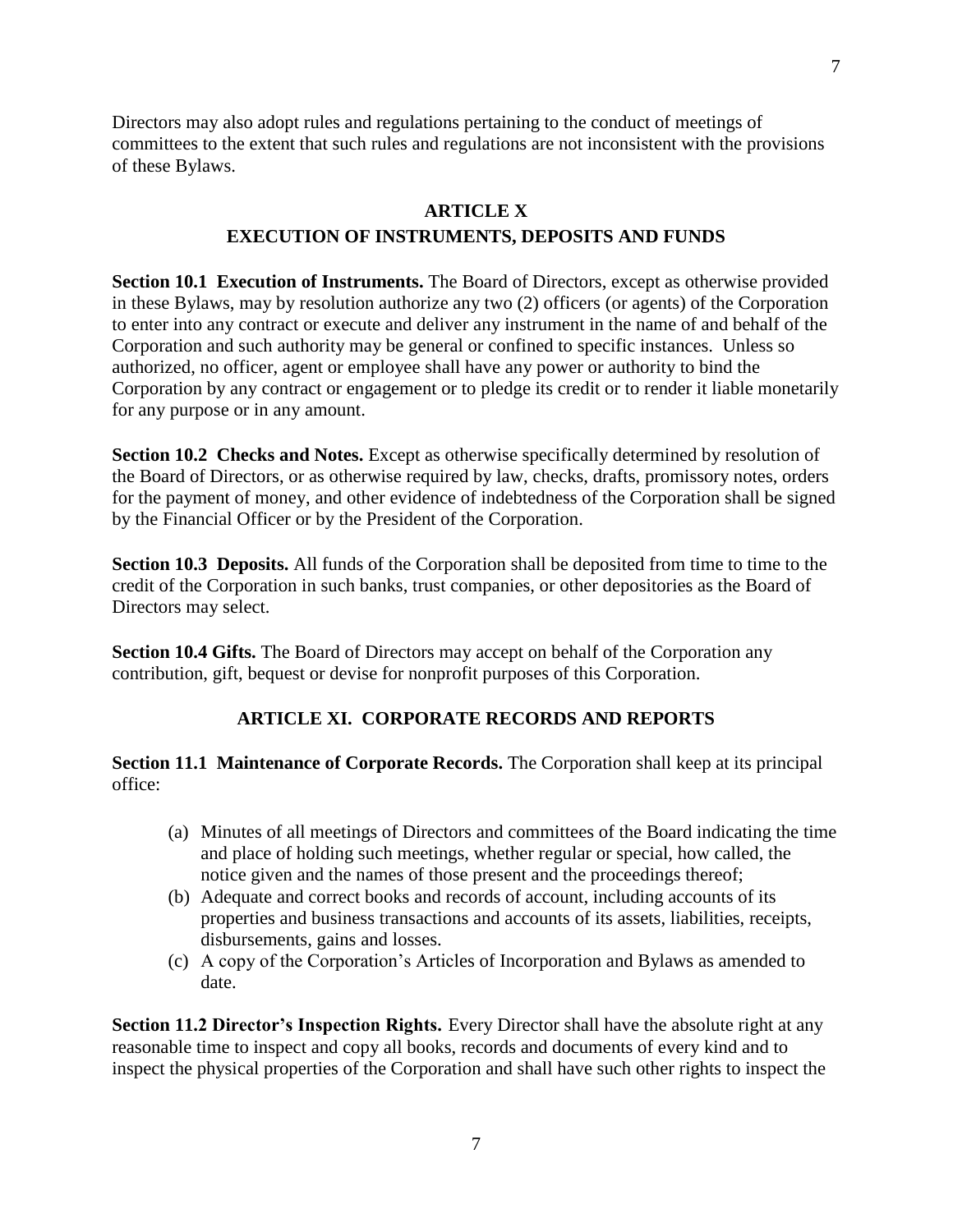books, records, and properties of the Corporation as may be required under the Articles of Incorporation, other provisions of these Bylaws, and provisions of law.

**Section 11.3 Right to Copy and Make Extracts.** Any inspection under the provisions of this article may be made in person or by agent or attorney and the right to inspection shall include the right to copy and make extracts.

**Section 11.4 Periodic Report.** The Board shall cause any annual or periodic report required under law to be prepared and delivered to an office of this state to be so prepared and delivered within the time limits set by law.

# **ARTICLE XII IRS 501(C)(3) TAX EXEMPTION PROVISIONS**

**Section 12.1 Limitations on Activities.** No substantial part of the activities of the Corporation shall be the carrying on of propaganda or otherwise attempting to influence legislation (except as otherwise provided by Section 501(h) of the Internal Revenue Code), and the Corporation shall not participate in, or intervene in (including the publishing or distribution of statements), any political campaign on behalf of, or in opposition to, any candidate for public office.

Notwithstanding any other provision of these Bylaws, the Corporation shall not carry on any activities not permitted to be carried on (a) by a Corporation exempt from federal income tax under section 501(c)(3) of the Internal Revenue Code, or (b) by a Corporation, contributions to which are deductible under section  $170(c)(2)$  of the Internal Revenue Code.

**Section 12.2 Prohibition Against Private Inurement.** No part of the net earnings of this Corporation shall inure to the benefit of, or be distributable to its Directors or trustees, officers, or other private persons, except that the Corporation shall be authorized and empowered to pay reasonable compensation for services rendered and to make payments and distributions in furtherance of the purposes of this Corporation.

**Section 12.3 Distribution of Assets.** Upon dissolution of this Corporation, its assets remaining after payment, or provision for payment, of all debts and liabilities of this Corporation shall be distributed for one or more exempt purposes within the meaning of Section  $501(c)(3)$  of the Internal Revenue Code or shall be distributed to the federal government, or to a state or local government for a public purpose. Such distributions shall be made in accordance with all applicable provisions of the laws of this state.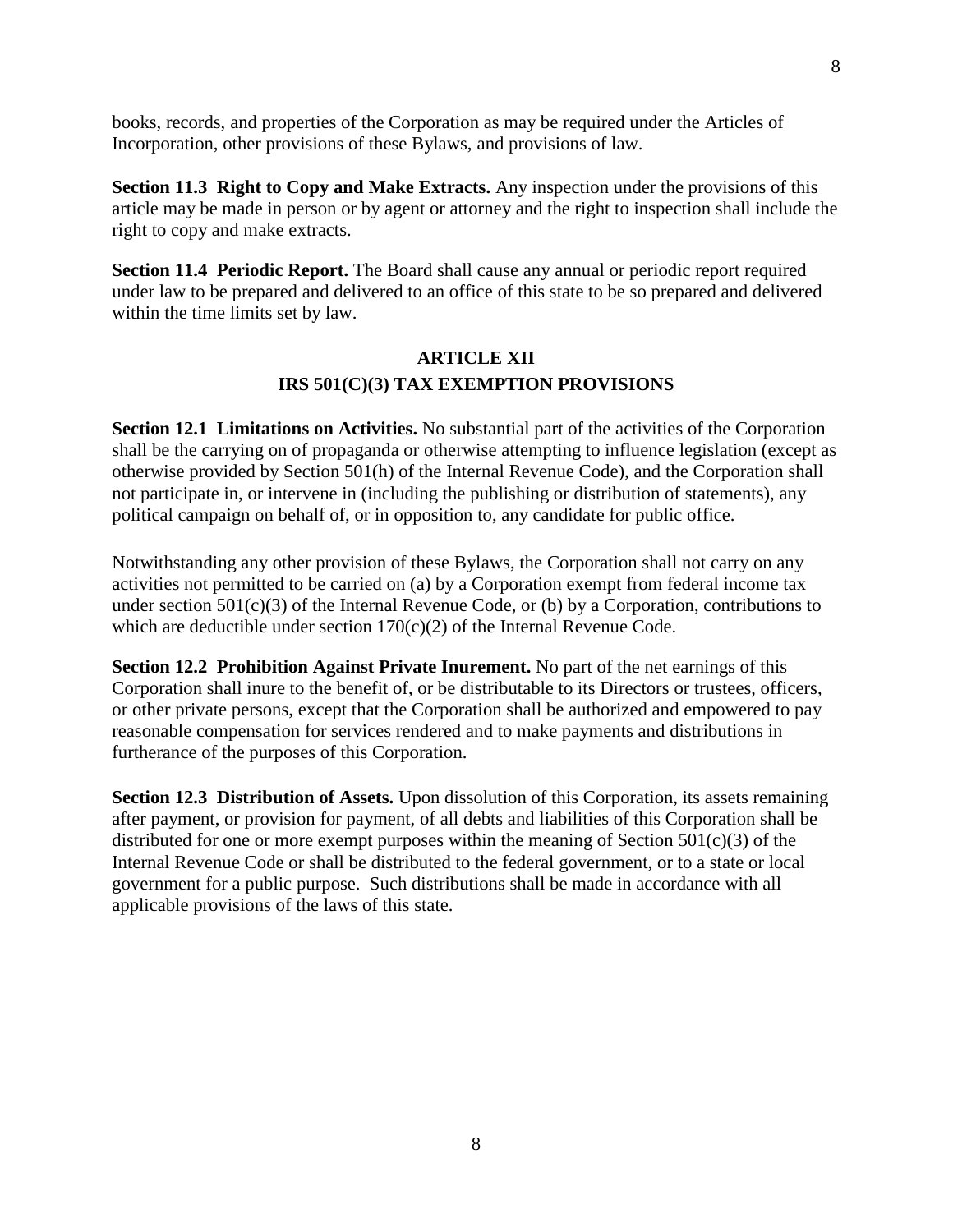### **ARTICLE XIII. AMENDMENT OF BYLAWS**

Except as may otherwise be specified under provisions of law, these Bylaws, or any of them, may be altered, amended, or repealed and new Bylaws adopted by approval of two-thirds of the Board of Directors.

### **ARTICLE XIV. CONSTRUCTION AND TERMS**

If there is any conflict between the provisions of these Bylaws and the Articles of Incorporation of this Corporation, the provisions of the Articles of Incorporation shall govern.

Should any of the provisions or portions of these Bylaws be held unenforceable or invalid for any reason, effect shall be given to the intent manifested by the portion held invalid or inoperative and the remaining provisions and portions of these Bylaws shall be unaffected by such holding.

All reference in these Bylaws to the Articles of Incorporation shall be to the Articles of Incorporation, Articles of Corporation, Certificate of Incorporation, Corporation al Charter, Corporate Charter, or other founding document of this Corporation filed with an office of this state and used to establish the legal existence of this Corporation.

All references in these Bylaws to a section or sections of the Internal Revenue Code shall be to such sections of the Internal Revenue Code of 1986 as amended from time to time, or to corresponding provisions of any future federal tax code.

#### **ARTICLE XV. PARLIAMENTARY AUTHORITY**

The rules contained in the most recent edition of *Robert's Rules of Order* shall govern this Corporation in all instances in which they are applicable and in which they are not inconsistent with these bylaws.